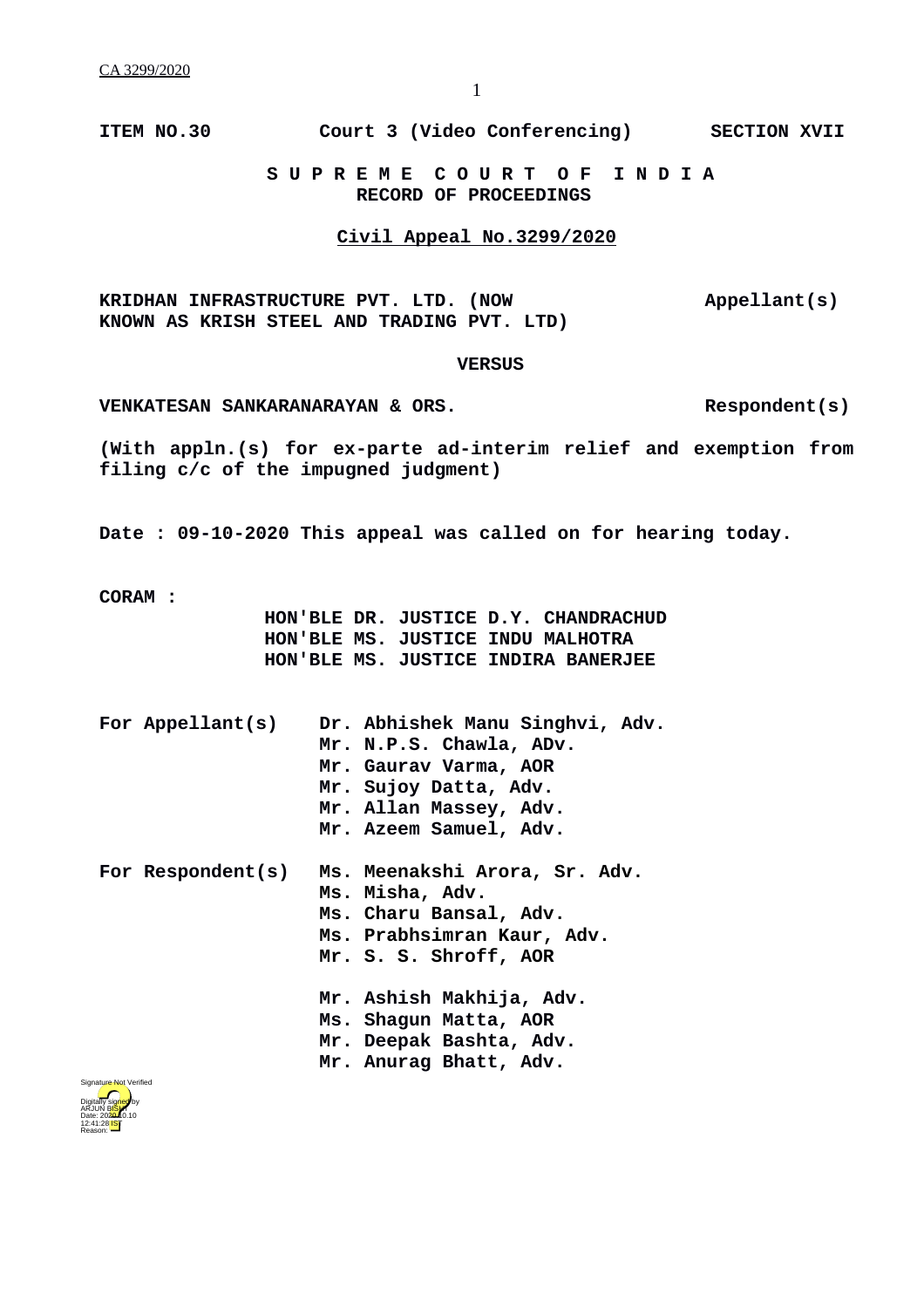## **UPON hearing the counsel the Court made the following O R D E R**

- 1 Admit.
- 2 We have heard Dr Abhishek Manu Singhvi, Senior counsel in support of the appeal. Ms Meenakshi Arora, Senior counsel appears on behalf of Edelweiss Asset Reconstruction Company Limited **(EARC)**, a financial creditor, who had appeared before the National Company Law Appellant Tribunal. EARC has supported the appellant. Mr Ashish Makhija, learned counsel appears on behalf of the liquidator to oppose the appeal and support the order of the National Company Law Appellate Tribunal.
- 3 The corporate insolvency resolution process (CIR process) was initiated against the Corporate Debtor on 7 August 2017. The Resolution Plan submitted by the appellant was approved on 30 April 2018 by the Committee of Creditors (CoC). The Resolution Plan was approved by the NCLT on 15 May 2019. The NCLT was thereafter moved on the ground that the Resolution Plan had not been implemented by the appellant. Hence an application was filed under Section 33 of the Insolvency and Bankruptcy Code 2016 seeking liquidation of the Corporate Debtor. This was allowed by the NCLT by its order dated 16 January 2020.
- 4 After the appellant filed an appeal before the NCLAT on 3 February 2020, an opportunity was granted to them to file an affidavit indicating the time frame for compliance of the Resolution Plan. On 25 February 2020, a meeting took place between the member of the erstwhile CoC, the appellant and the liquidator. A revised time line was agreed upon, under which the appellant was to make a payment upfront of Rs 15 crores within seven days of the

2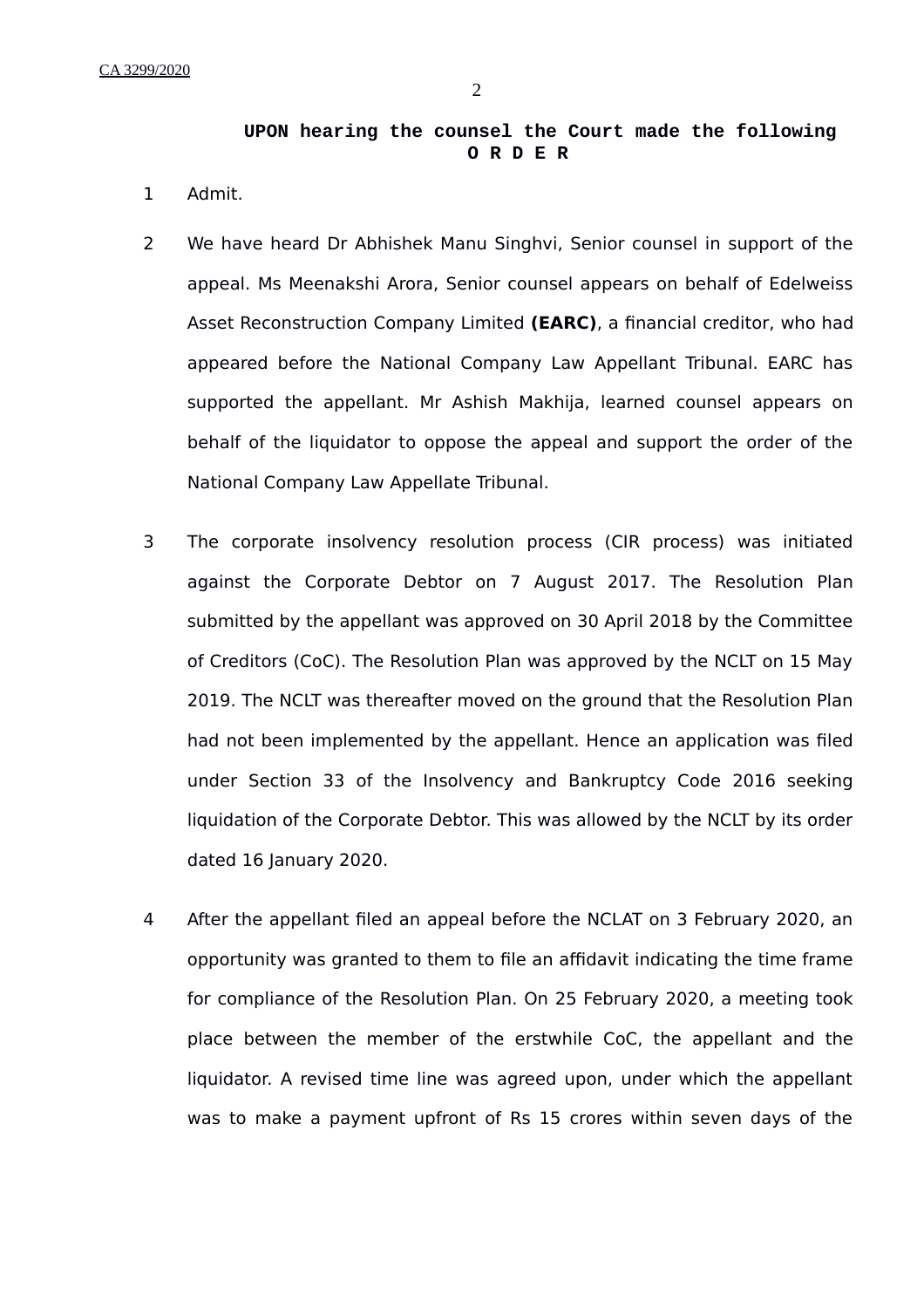order of the NCLAT, which was liable to be forfeited if the appellant failed to make the balance upfront payment of Rs 50 crores within three months thereafter.

- 5 The appellant filed an affidavit before the NCLAT on 2 March 2020 apprising it of the understanding which had been arrived at on the above terms. On 29 July 2020, the NCLAT permitted the appellant to deposit Rs 15 crores in an escrow account to be specified by the lenders of the erstwhile CoC, within ten days. It is not in dispute that the appellant has in compliance with the order of the NCLAT, deposited Rs 15 crores. The appellant filed an undertaking on affidavit on 18 August 2020, accepting its obligation to make an upfront payment of Rs 50 crores within three months from the date of the reversal of the liquidation order. The appellant agreed to the stipulation that the amount of Rs 15 crores deposited by it in escrow would stand forfeited if it failed to deposit the payment of Rs 50 crores. NCLAT by its order dated 8 September 2020, dismissed the appeal and upheld the order of liquidation.
- 6 Dr Abhishek Manu Singhvi, Senior counsel appearing on behalf of the appellant submits that liquidation of the undertaking should be a matter of last resort and, consistent with the understanding which was arrived at on 25 February 2020, the appellant is willing to abide by the terms as agreed. He has submitted that within a period of three months, the appellant would bring in the upfront payment of Rs 50 crores, failing which the amount of Rs 15 crores which has already been deposited in escrow would stand forfeited together with the amount of Rs 5 crores that was deposited following the approval of the Resolution Plan.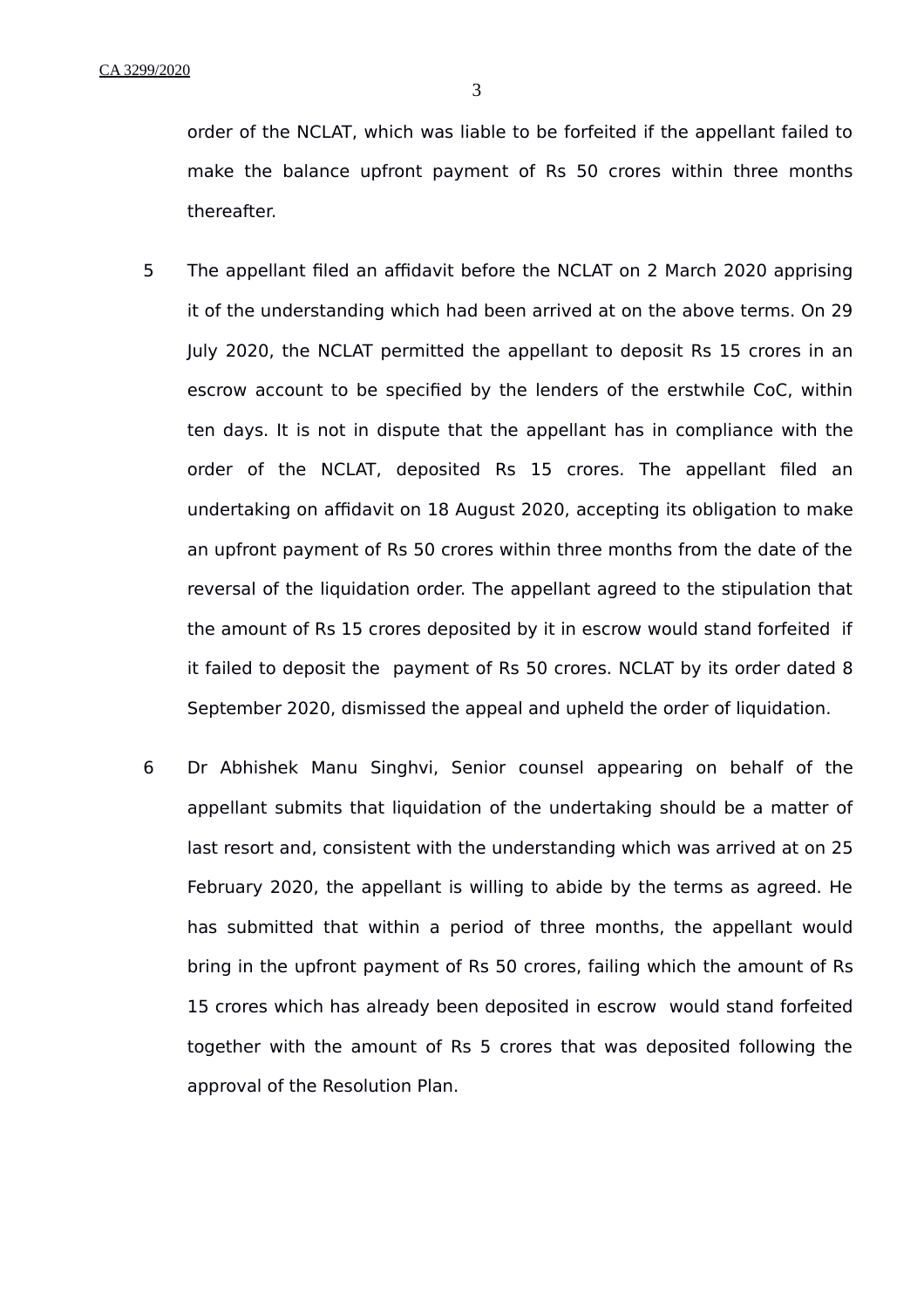- 7 Ms Meenakshi Arora, Senior counsel appearing on behalf of EARC supports the proposal which has been submitted by the appellant on the ground that the erstwhile members of the CoC have in their commercial decision found it in their best interest to allow the Resolution Plan to be implemented.
- 8 Mr Ashish Makhija, learned counsel appearing on behalf of the liquidator has while opposing the appeal submitted that while the liquidator does not in principle oppose the request, as an officer of the Court, he would wish to apprise the Court of the fact that the appellant did not take steps following the approval of the Resolution Plan in May 2019 for complying with its obligations.
- 9 Liquidation of the Corporate Debtor should be a matter of last resort. The IBC recognizes a wider public interest in resolving corporate insolvencies and its object is not the mere recovery of monies due and outstanding. The appellant has indicated its bona fides, at least prima facie at the present stage, by unconditionally agreeing to subject itself to the forfeiture of an amount of Rs 20 crores, which has been deposited by it, in the event that it fails to comply with the requirement of depositing an additional amount of Rs 50 crores within a period of three months in terms of the understanding that was arrived at on 25 February 2020. In order to enable the appellant to have one final opportunity to do so, we direct that the appellant shall, in order to demonstrate its *bona fides* deposit an amount of Rs 50 crores upfront in terms of the understanding which was arrived at on 25 February 2020. The appellant is specifically placed on notice of the fact that should it fail to do so in whole or in part, the entire amount of Rs 20 crores which has been deposited thus far, shall stand forfeited without any further recourse to